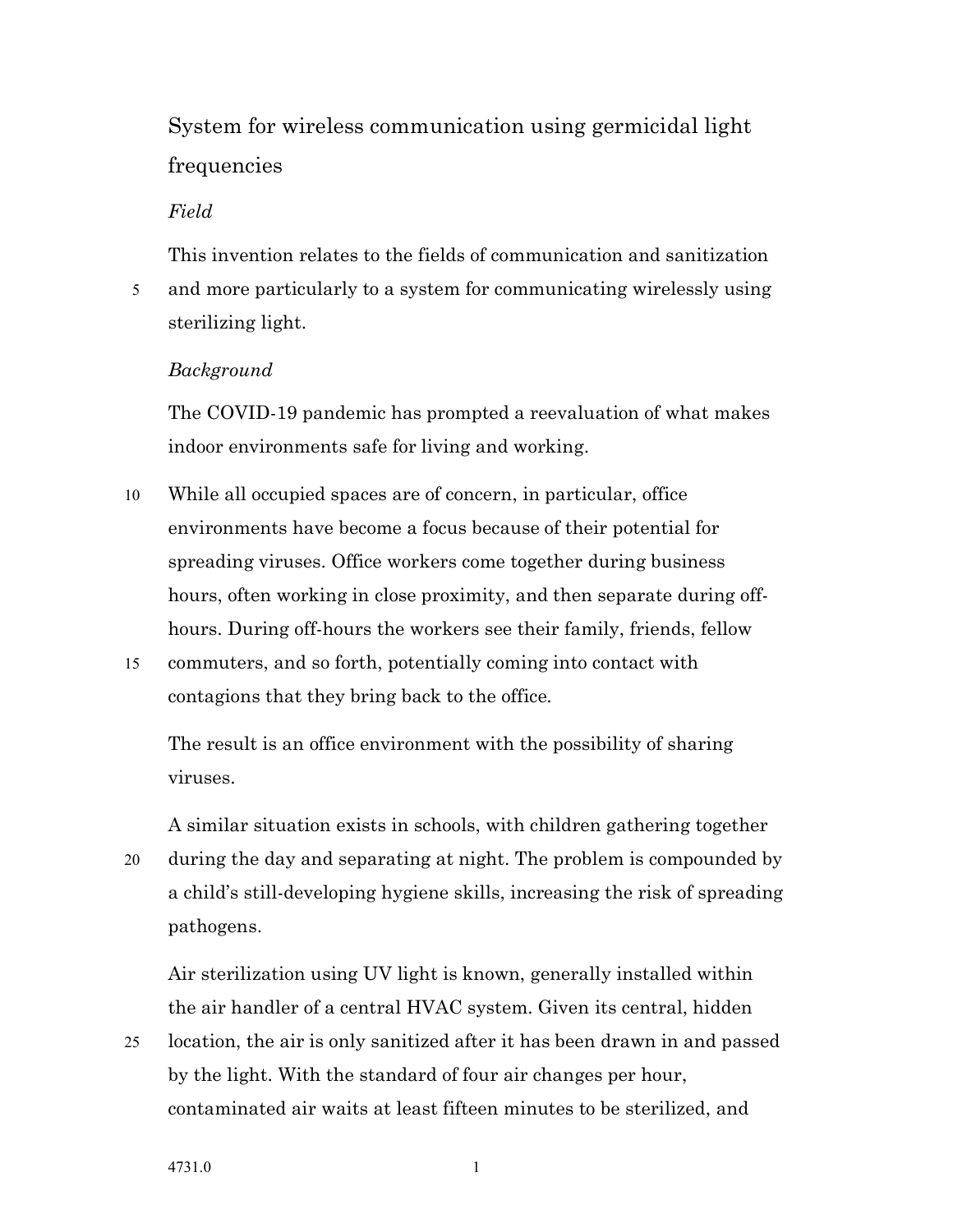this measurement ignores the circulation dead zones where air fails to be drawn into the HVAC system.

Fifteen minutes is ample time to pass a virus from one worker to another, thus creating a need for sterilization of air around users.

5 The appeal of adding a sterilization system to an office is increased when it can accomplish multiple purposes, for example, data communication.

With the rise of flexible office spaces, and the increasing speeds of data communication, there is a concurrent need for the wireless

10 transmission of data while avoiding the already-crowded radiofrequency spectrum.

What is needed is a system for communicating data using light, the light acting to sanitize an occupied space.

#### *Summary*

- 15 The system for wireless communication using germicidal light frequencies is a system and method for transmitting and receiving data using light while simultaneously sterilizing air. The system communicates data using light of a germicidal frequency. Specifically, a wavelength and data frequency in a narrow band of the
- 20 electromagnetic spectrum commonly referred to as Far UVC

Far UVC is a specific spectrum of ultraviolet (UV) light. The ultraviolet spectrum is a band of electromagnetic radiation with a higher energy, thus shorter wavelengths, than visible light.

With respect to this system, the UV light wavelengths and data-

25 bearing frequencies of interest are known as active personnel ultraviolet germicidal irradiation (AP-UVGI) located in the Far-UVC portion of the electromagnetic spectrum, defined as 200–230 nm, which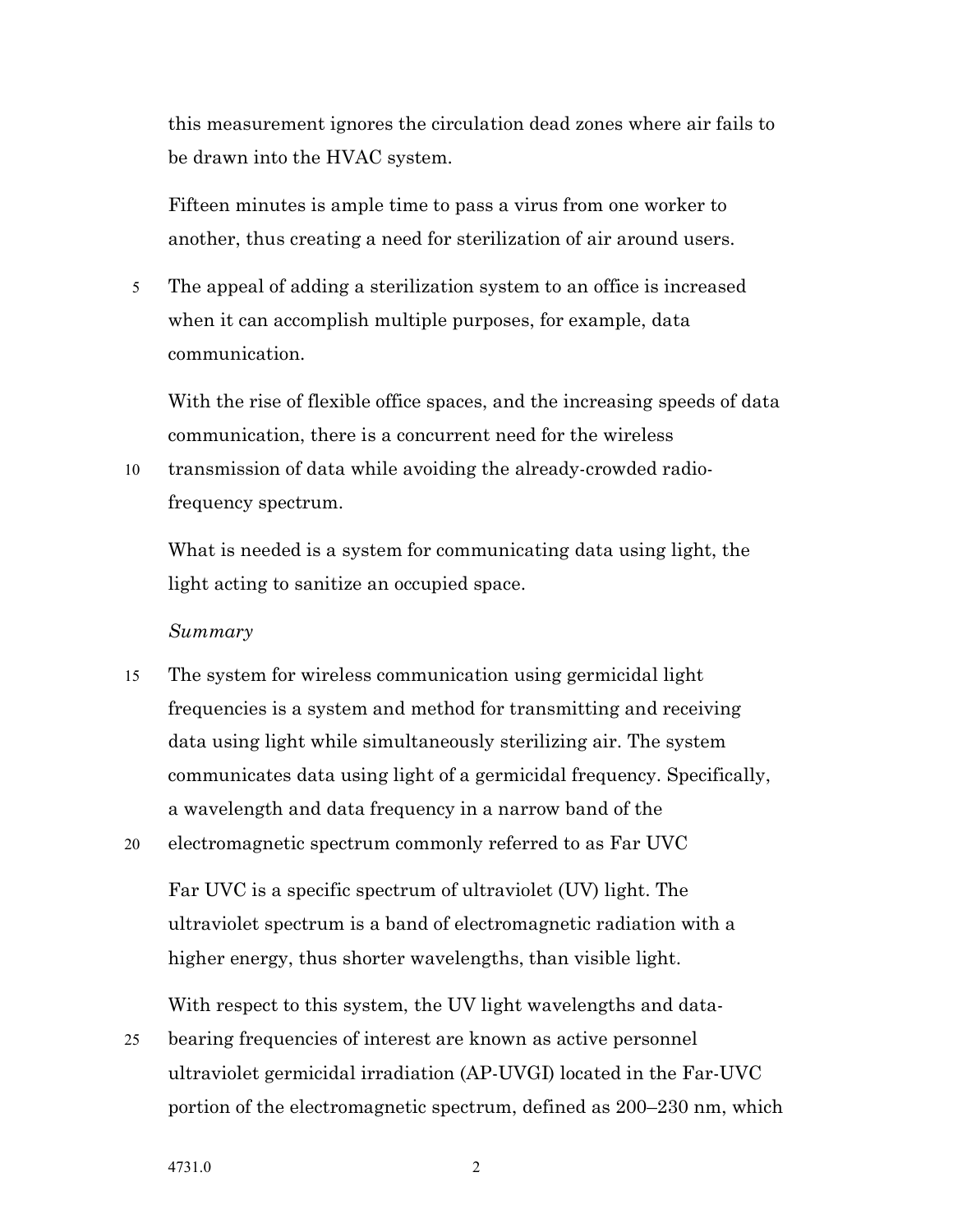is a subset of wavelength spectrum known as UVC, defined as 200–280 nm. Far UV-C defined as 200- 230 nm, located between UV-B, defined as 280–315 nm, and vacuum-UV, defined as VUV, at 100–200 nm.

The preferred band of frequencies for communication is a 23nm band,

- 5 within FAR UV-C 207–230 nanometer wavelengths, utilizing communication frequencies between 1448.27 terahertz (THz) and 1303.44 THz. Ideally, the preferred frequencies are biased toward the 207 nm wavelengths because the lower frequencies may exceed safe thresholds for human exposure in occupied spaces. A preferred ideal
- 10 human-safe germicidal frequency bandwidth for communications is between 1448 – 1332 THz, where peak transmission power centers near 1,369 THz with a peak photon energy ideally above 5.51eV (225nm) and below 5.84eV (212nm). This frequency range is unique because it sanitizes air and surfaces while being unable to penetrate
- 15 the nucleus of living skin and eye cells. Thus, it is safe for continuous exposure at the levels required to sanitize air and surfaces.

This is unlike radio waves, which damage tissues and may serve as a catalyst to alter DNA. The concern about limiting exposure to radio waves has resulted in Specific Absorption Rate (SAR) limitations set

20 by the Federal Communications Commission (FCC). Despite these limitations, concerns remain that exposure to radiation that penetrates the skin deep into the body may result in cellular damage. Thus, the ability to transmit data without penetrating the skin — creates a zero-SAR, communications device, an RF safe solution — is of great

25 interest.

The Far UVC band is also ideal for communication due to the low risk of interference. Prior art light communication systems used frequencies that are subject to interference, including solar radiation from the sun.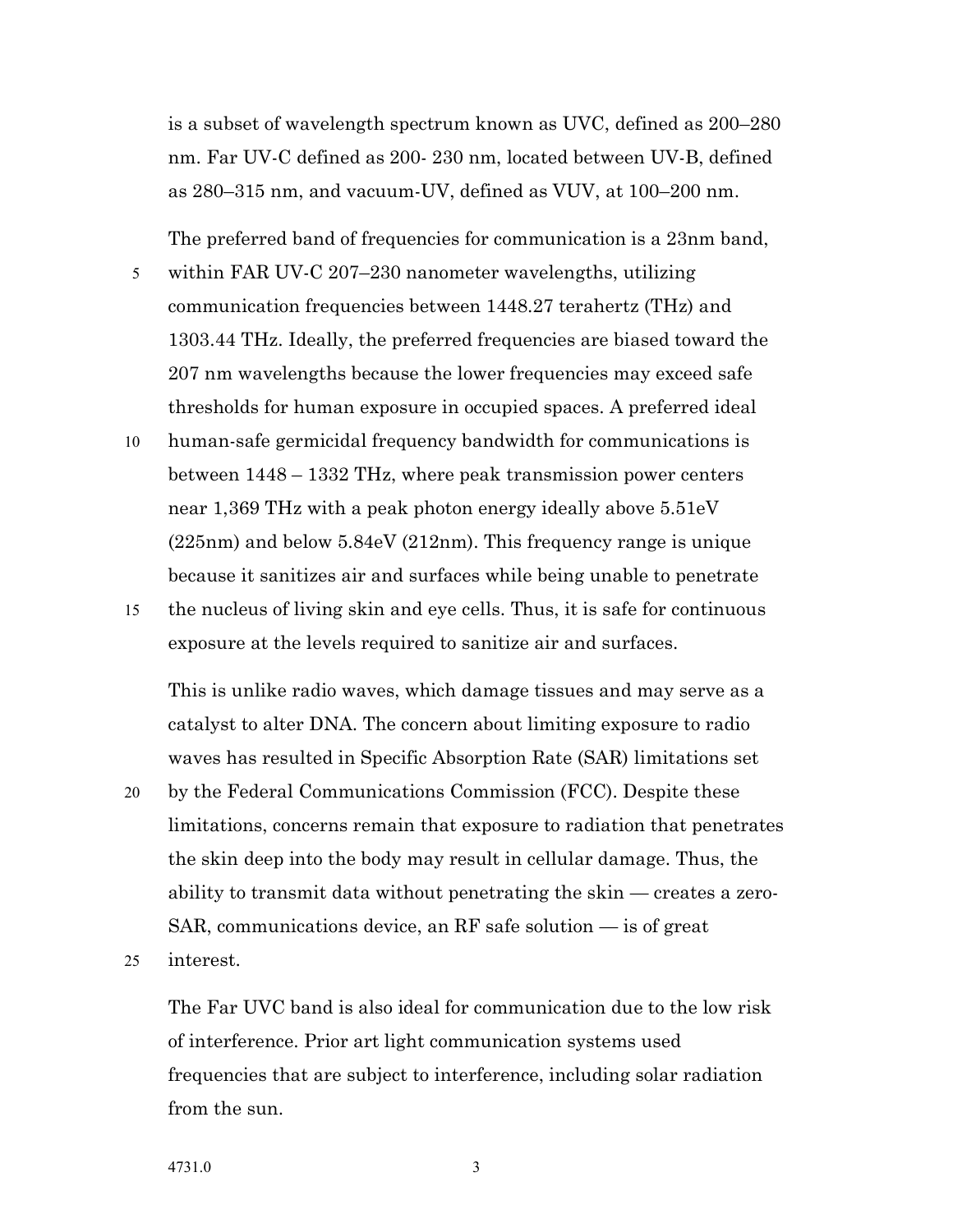This makes prior art systems susceptible to events such as solar flares, reducing reliability and efficiency. Users will not tolerate low data speeds in an office environment due to events such as solar flares. Prior art systems using longer wavelengths of solar-blind UV may

- 5 penetrate window covering and travel outside a secure zone. Military applications using germicidal communications won't need to cover thin windows used by a mobile command unit and will utilize frequencies of the highest levels of atmospheric absorption while remaining within guidelines for detectable ozone levels before transmitting sensitive
- 10 data to limit unauthorized access from an unobstructed line of sight view to a germicidal communications network component.

The Far-UVC wavelengths are not susceptible to solar interference because any Far-UVC light that originates from outside Earth is filtered out by the ozone layer. Thus, any Far-UVC light in an office 15 environment is from an artificial source.

In order to encode data within germicidal light, the light is modulated. Stated differently, the outgoing signal data is superimposed onto the light. The intensity, frequency, phase, and polarization of the carrier light waves is modulated by the signals.

20 This work is performed by the processing circuitry on the transmission end of the system.

The data encoded light then passes through the environment, sterilizing the intervening air and surfaces over an allotted time relative to the AP-UVGI dosage required. The light that is not

25 absorbed by bio-agents and the environment then reaches the photodetector, where the incoming data is demodulated, the output being the data signal created from invisible solar-blind far UV-C light that escaped absorption. In addition, integrating AI machine learning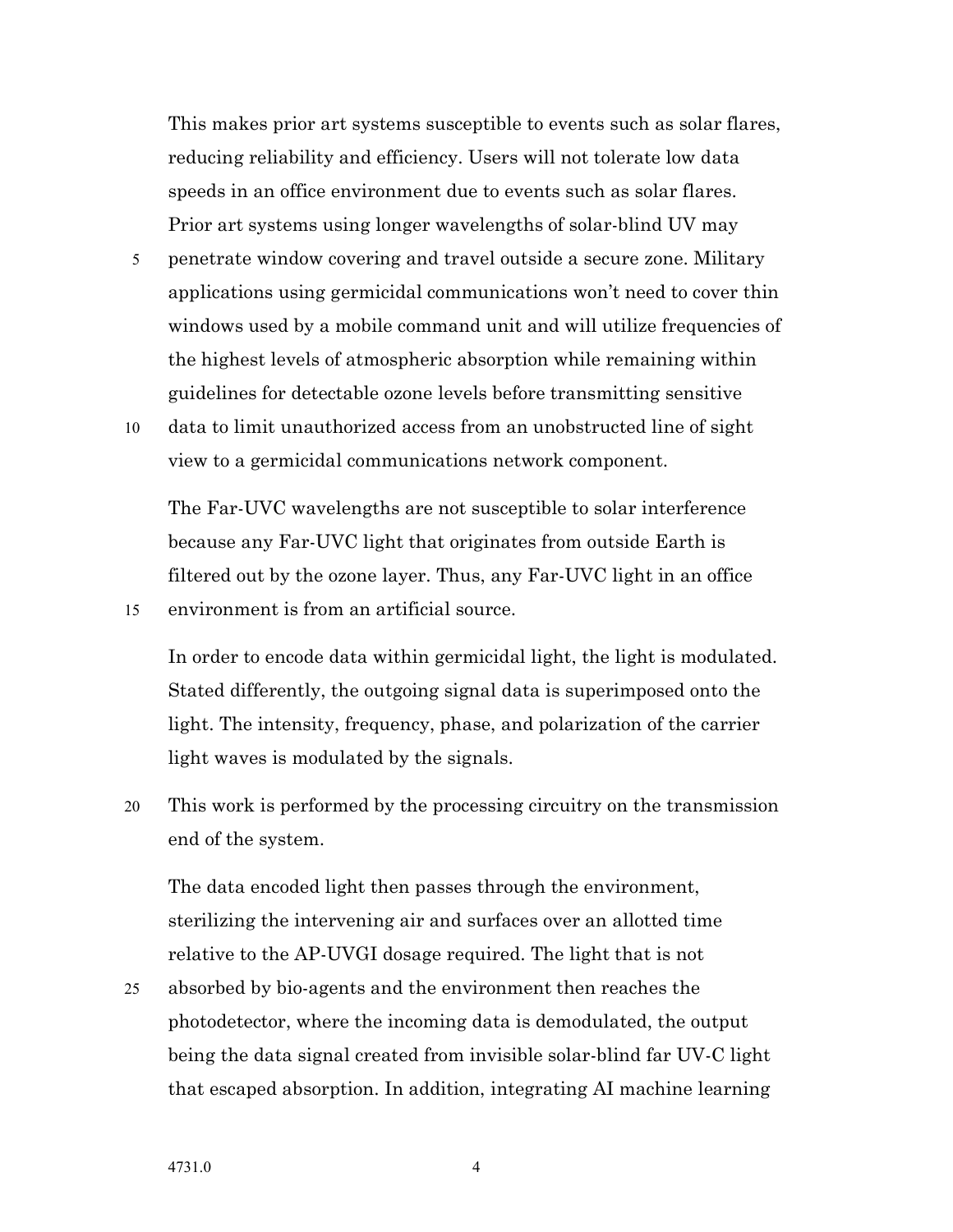algorithms into germicidal wireless communication processes opens the full potential of next-generation Far UVC THz wireless IoT networks with real-time adjustments to output power and frequency depending on ever-changing bio-agent threat conditions without harm

5 to humans.

Anticipated modulation methodologies include:

- On-off keying (OOK);
- pulse position modulation (PPM);
- fixed-length digital pulse interval modulation (FDPIM); and
- 10 digital pulse interval modulation (DPIM).

The use of Far-UVC light has the additional benefit of greater security as compared to the use of radio waves. Specifically, the Far-UVC frequencies are ideal for secure, indoor environments because the light cannot leave the building. Walls are opaque to light, and thus block

15 escape. Modern windows include UV-blocking films to reduce UV exposure from the sun. These same films and normal non-quartz glass impurities filter out the solar-blind spectrum of Far-UVC light used by the disclosed system, preventing devices outside the building from "overhearing" the transmissions.

20 Additionally, even outdoor environments are more secure. The Far-UV-C light used in the embodiment of germicidal communications drops off quickly as it begins to interact with ambient atmospheric conditions, thus transmission distance is short. This reduces the ability of a thirdparty to sit away from the transmission site and receive data beyond

25 this distance. The synergy of this system is the combination of data communication with sterilization because the Far-UV band of light acts to sterilize the air and surfaces against microbes.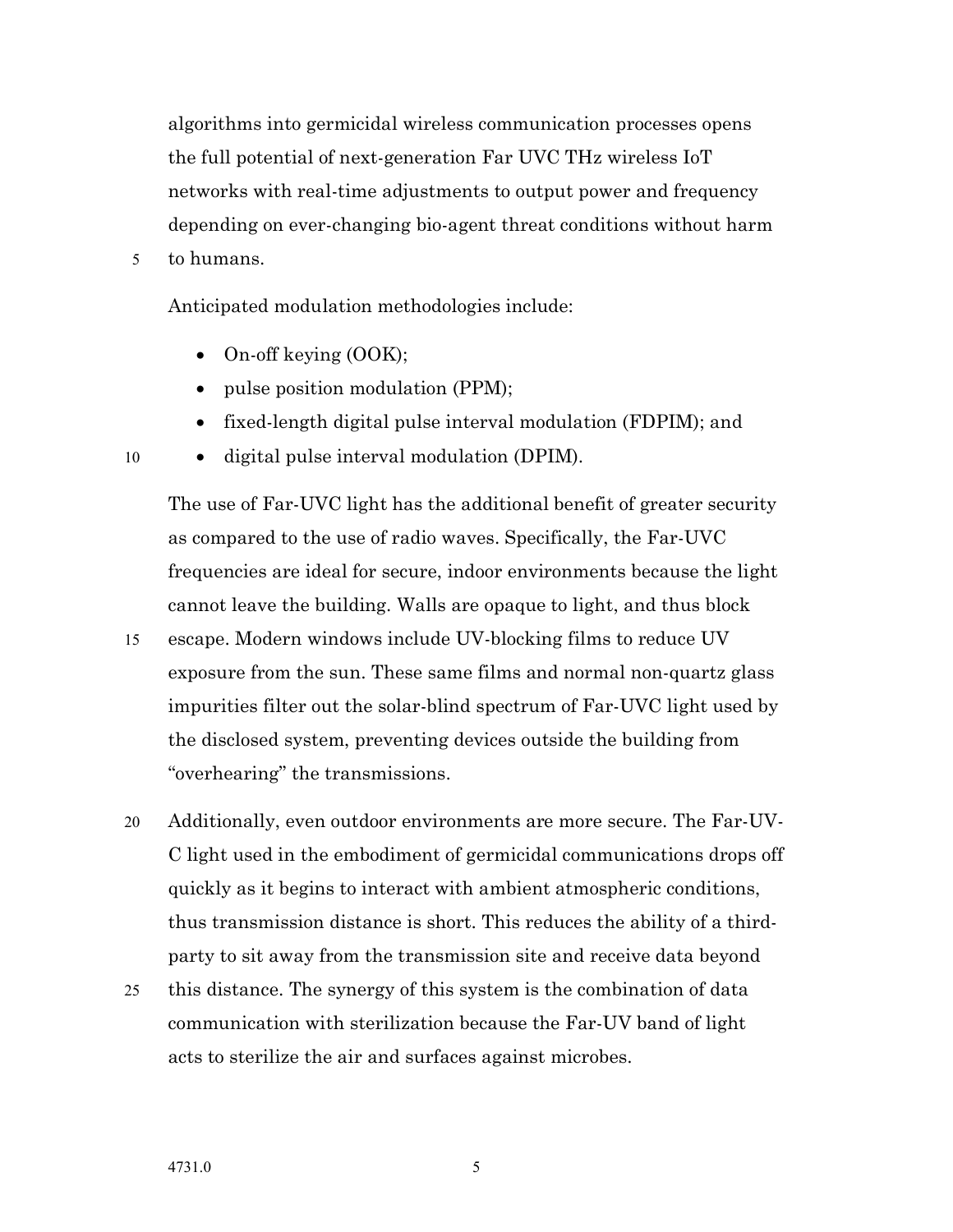The efficacy of the sterilization effect is governed by two key parameters: wavelength and total UV exposure — referred to as UV dose or fluence. Wavelengths below 230nm are highly effective for sterilization because the photons are readily absorbed by nucleic acids

5 and proteins inside nano-sized bioagents, which results in photochemical damage to both biomolecule types. Thus, there are two pathways to the inactivation of microorganisms and viruses.

To accomplish this combination of data transmission and sanitization, hardware is required. Specifically, in the preferred embodiment the

10 light source is a solid-state, Far-UV light-emitting diode (LED) to emit Far-UV light encoded with data.

The preferred LED emitter is AlGaN-based because of its high modulation rate and small chip size. Multiple LEDs can be packaged into a single array, creating output power that is measured in Watts.

- 15 In alternative embodiments, the light source is a Nitride-Semiconductor based emitter, Nano-rod LED, micro-LED, or a combined frequency doubling technique using lasers for second harmonic generation (SHG) to reach the desired Far-UV light frequency for germicidal communication.
- 20 The input to the light source is the output of a control unit, the output of the control unit including a signal modulated to include encoded data.

The receiver is a photodetector that converts the modulated light into a signal, the signal decoded to result in the transmitted data.

25 In addition to data as input to the control system, additional hardware can measure the office environment, adjusting the light output to best accomplish the dual purposes of sanitization and data communication.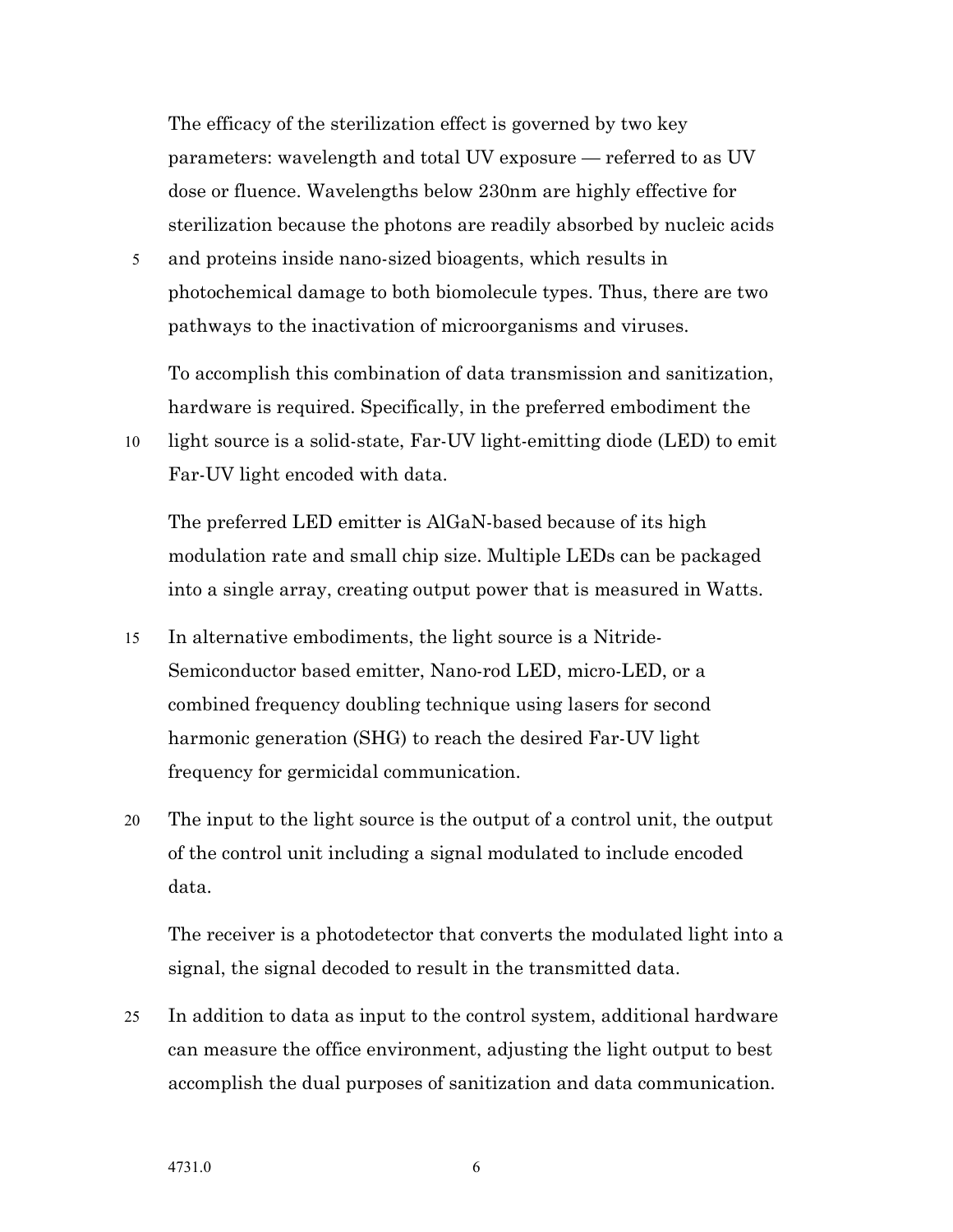Stated differently, the system for wireless communication using germicidal light can use environmental parameters as feedback for determining the ideal strength and frequency of Far UV light transmission.

- 5 Environmental inputs can include:
	- Number of receiving devices;
	- Measurement of particulate density in the air;
	- Number of occupants in the space;
	- Time of day;
- 10 Humidity;
	- Carbon-dioxide concentration as a proxy for user's breathing (e.g., a gym may need to scale up more as occupants engage in activities with more breathing)
	- Ozone in the air; and
- 15 Other means of determining risk.

The environmental inputs are used as feedback to the controller, which can then increase the amplitude of the emitted light if needed to accommodate for a higher number of occupants, increased humidity, or higher particulate density. And the controller can decrease amplitude

20 when user load drops, or if ozone concentration rises, for example.

The receiving hardware can determine the strength, or amplitude, of the light it receives, then returning this information during its responsive transmission. This data is then incorporated by the transmission hardware, which can increase or decrease the amplitude

25 of its emitted light to compensate.

The system for wireless communication using germicidal light frequencies is versatile, able to be installed in: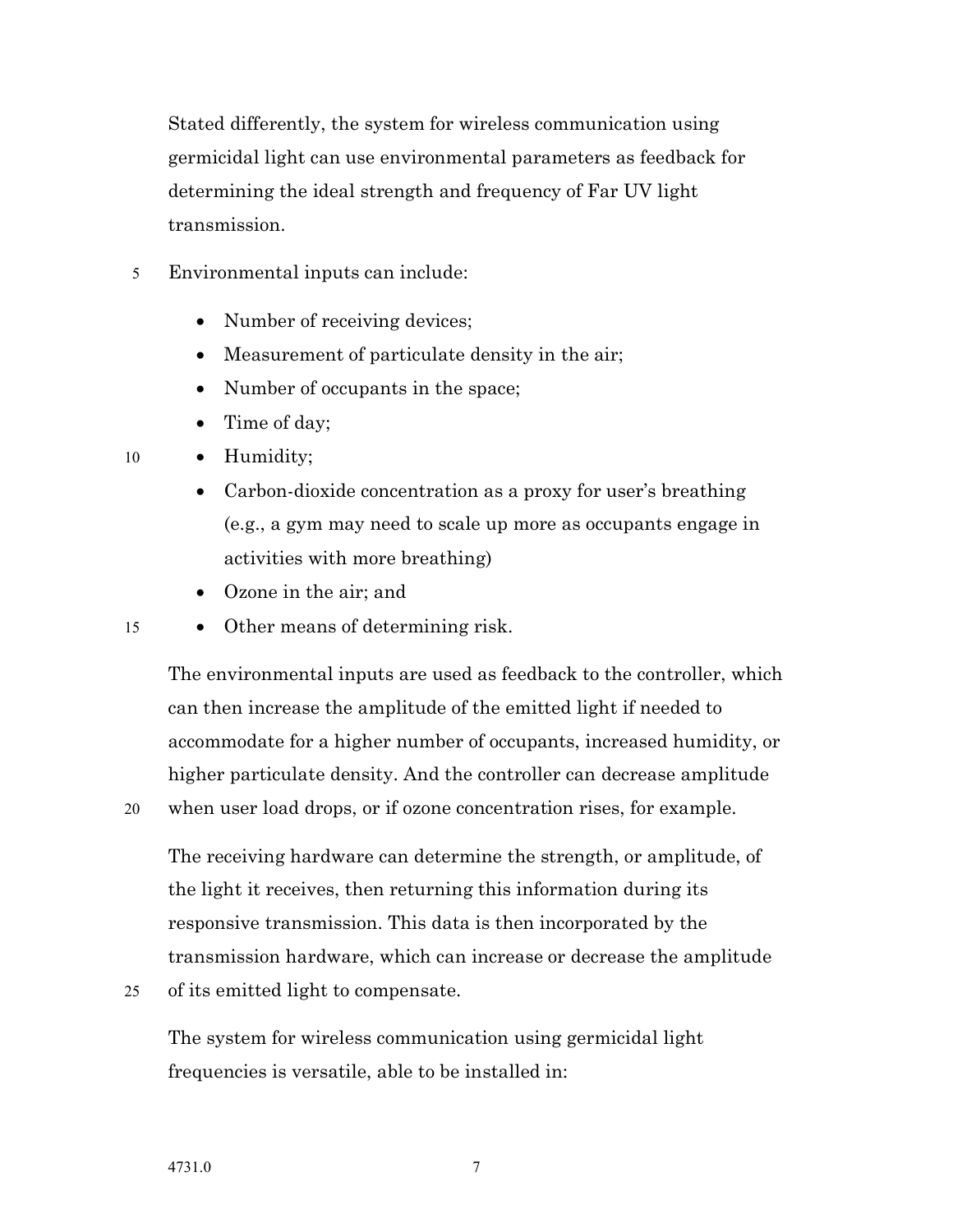- Buildings;
- Vehicles, both public and private;
- Homes:
- Medical facilities; and
- 5 Occupied spaces.

The discussion now turns to a description of the preferred embodiment.

# *Brief Description of the Drawings*

The invention can be best understood by those having ordinary skill in the art by reference to the following detailed description when

10 considered in conjunction with the accompanying drawings in which:

Figure 1 illustrates a schematic view of the transmitting components of the Far UVC communication system.

Figure 2 illustrates a schematic view of the system overall of the Far UVC communication system.

15 Figure 3 illustrates a schematic view, in an office environment, of the Far UVC communication system.

## *Detailed Description*

Reference will now be made in detail to the presently preferred embodiments of the invention, examples of which are illustrated in the

20 accompanying drawings. Throughout the following detailed description, the same reference numerals refer to the same elements in all figures.

Referring to Figure 1, a schematic view of the transmitting components of the Far UVC communication system is shown.

25 The system for wireless communication using germicidal light frequencies 1 includes data input and output via a data source 10. The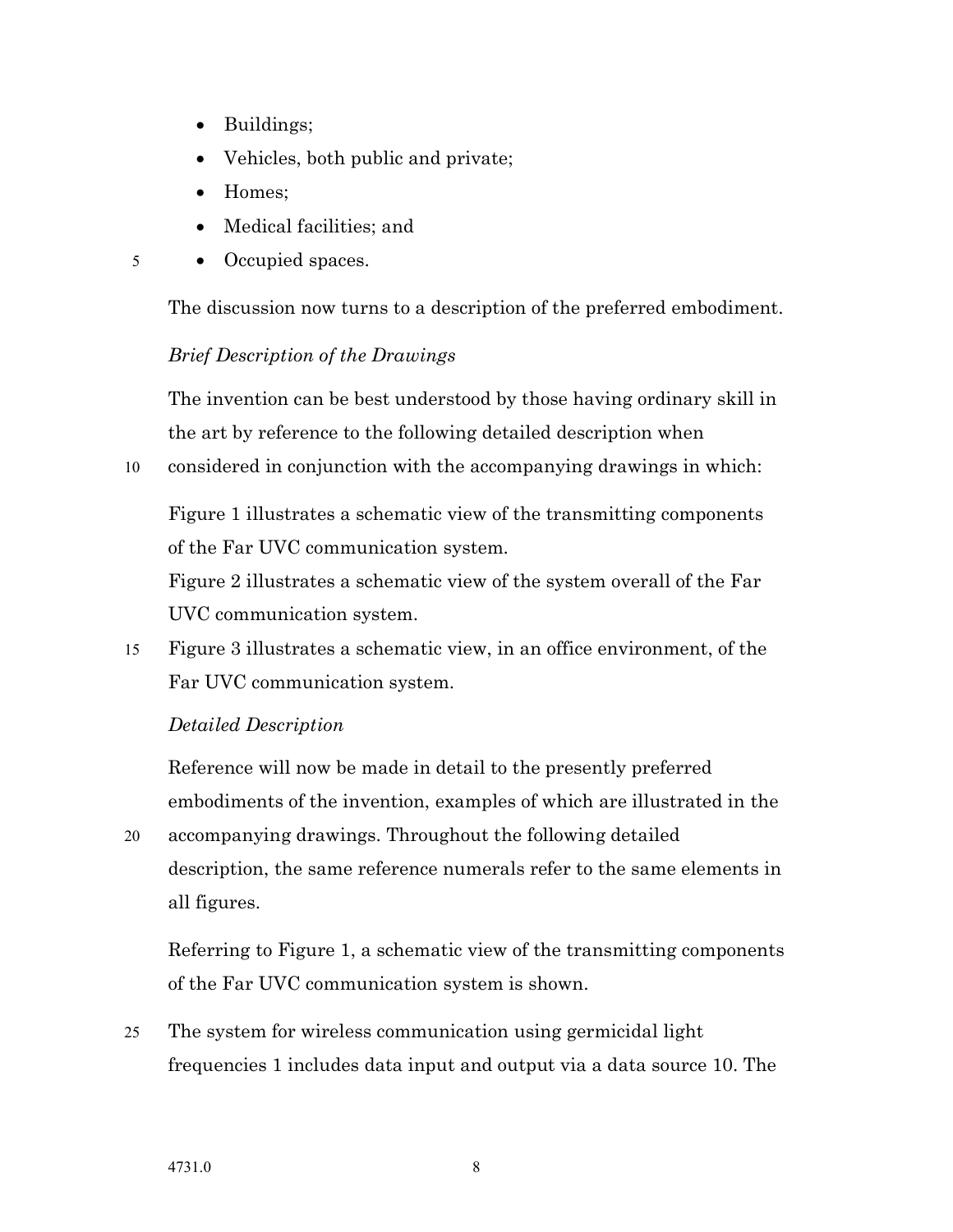data source 10 connects to the microcontroller 12, which also receives input from environmental data source 22.

The microcontroller 12 feeds into the driver 14, which in turn controls the one or more light sources 16.

5 The microcontroller 12 and the driver 14 are both powered by the power supply 20.

Referring to Figure 2, a schematic view of the system overall of the Far UVC communication system is shown.

In this figure, both the transmission hardware and receiving hardware 10 are shown. The transmission and receiving hardware can be combined to create units that both send and receive data via Far UV light.

The transmitting hardware 30 includes a signal generator 32 and power source 34, both of which feed into the modulation circuit 36.

The modulation circuit 36 connects to the light source 38.

15 The light 40 exiting the transmitting hardware 30 comes into contact with pathogens 42, which are neutralized.

The light 40 then reaches the receiving hardware 50, which includes a light filter and detector 52, followed by an amplifier 54 and demodulator 56.

20 Referring to Figure 3, a schematic view, in an office environment, of the Far UVC communication system is shown.

A power supply 60 feeds the power and signal management equipment 62, which acts to combine the data from the network equipment 64 and environmental monitoring equipment 66, determining how to best

25 combine the environmental data and information for transmission into Far-UVC light transmission.

4731.0 9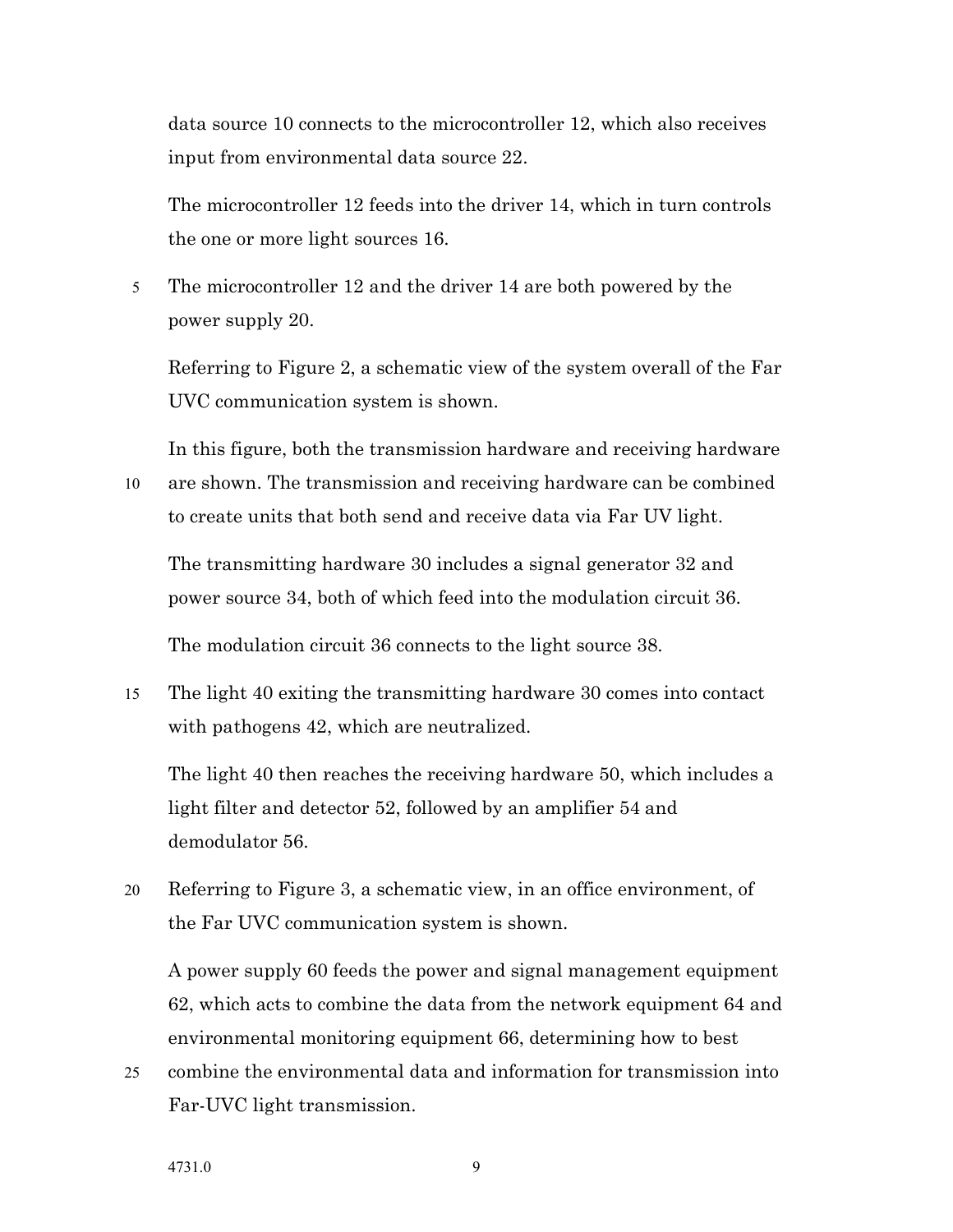Signals are passed over the wiring 68 to one or more fixed transmission and receiving fixtures 70.

Emitted light 40 passes around the interior space 100, contacting and neutralizing pathogens 42, then reaching the portable transmission

5 and receiving fixture 82 of the computer 80.

The transmitting hardware 30 and receiving hardware 50 described in Figure 2 are packaged into the portable transmission and receiving fixture 82, which can receive the Far-UVC light and interpret the encoded data.

10 Equivalent elements can be substituted for the ones set forth above such that they perform in substantially the same manner in substantially the same way for achieving substantially the same result.

It is believed that the system and method as described and many of its 15 attendant advantages will be understood by the foregoing description. It is also believed that it will be apparent that various changes may be made in the form, construction, and arrangement of the components thereof without departing from the scope and spirit of the invention or without sacrificing all of its material advantages. The form herein

20 before described being merely exemplary and explanatory embodiment thereof. It is the intention of the following claims to encompass and include such changes.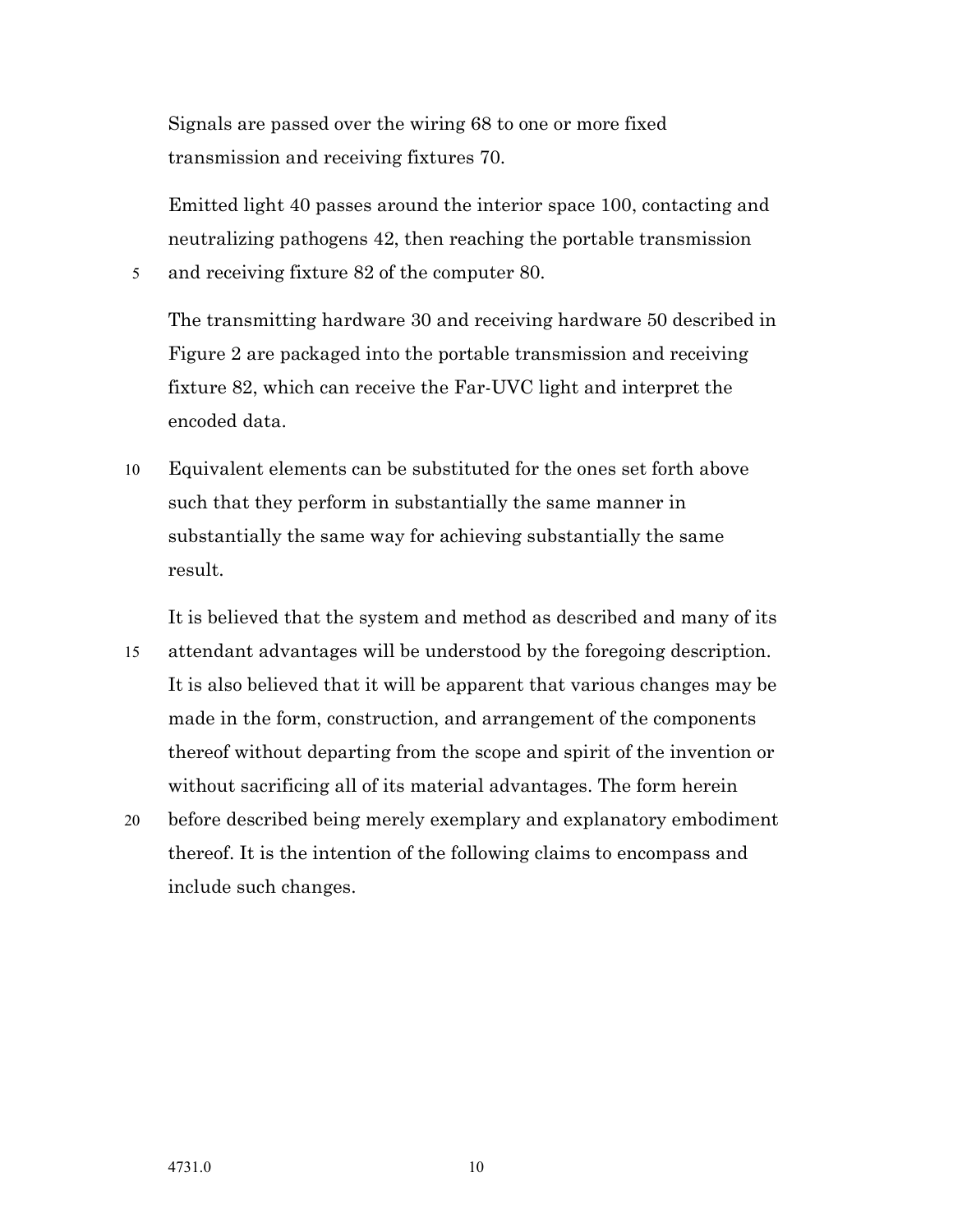## *Claims*

What is claimed is:

1. A device for transmitting data while sanitizing air, the device including:

transmitting hardware with one or more light sources;

the transmitting hardware encoding incoming data into a signal;

> the signal controlling the one or more light sources;

the one or more light sources emitting light into a space, the light having a wavelength in a Far-UVC spectrum;

the light carrying data;

the light sanitizing air and surfaces within the space;

whereby the device simultaneously transmits data and sanitizes the space, while being safe for human exposure in spaces continuously occupied by people.

2. The device for transmitting data while sanitizing air of claim 1, further comprising:

receiving hardware;

the receiving hardware including a light detector, the light detector receiving the light and creating an output signal;

the light detector passing the output signal to a demodulator, the demodulator converting the output signal into data;

whereby the receiving hardware converts light into electrical signals, thus allowing a computing device to interpret the data encoded in the light.

3. The device for transmitting data while sanitizing air of claim 1, wherein the Far-UVC spectrum is defined as wavelengths of 200nm to 230 nm.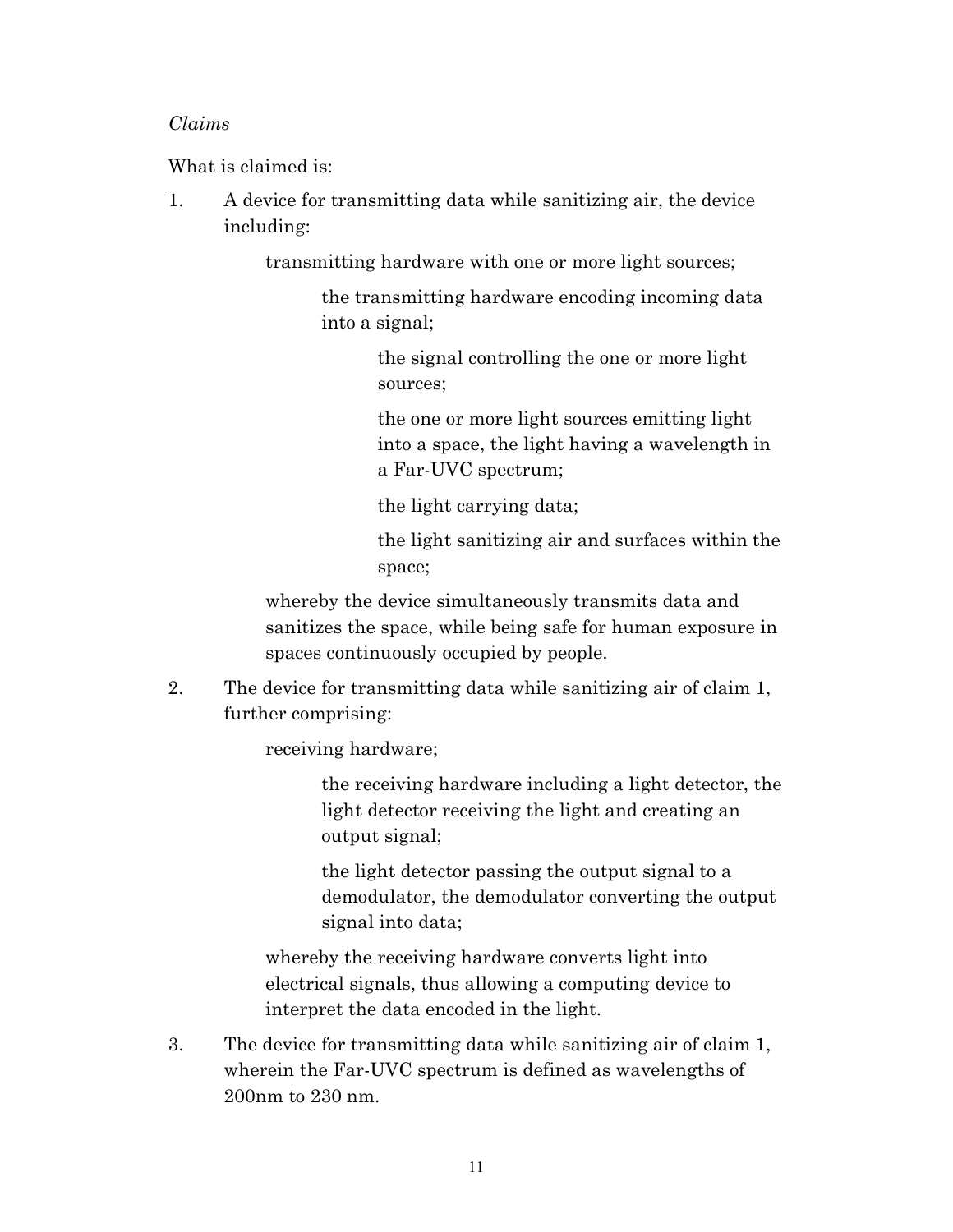- 4. The device for transmitting data while sanitizing air of claim 1, wherein the Far-UVC spectrum is defined as wavelengths of 207nm to 230 nm.
- 5. The device for transmitting data while sanitizing air of claim 2, wherein the Far-UVC spectrum is defined as wavelengths of 207nm to 230 nm.
- 6. The device for transmitting data while sanitizing air of claim 1, further comprising:

environmental monitoring equipment;

the environmental monitoring equipment monitoring conditions of the air, including particulate density and humidity;

the environmental monitoring equipment transmitting to the transmitting hardware, the transmitting hardware adjusting an amplitude of the light to compensate for conditions of the air.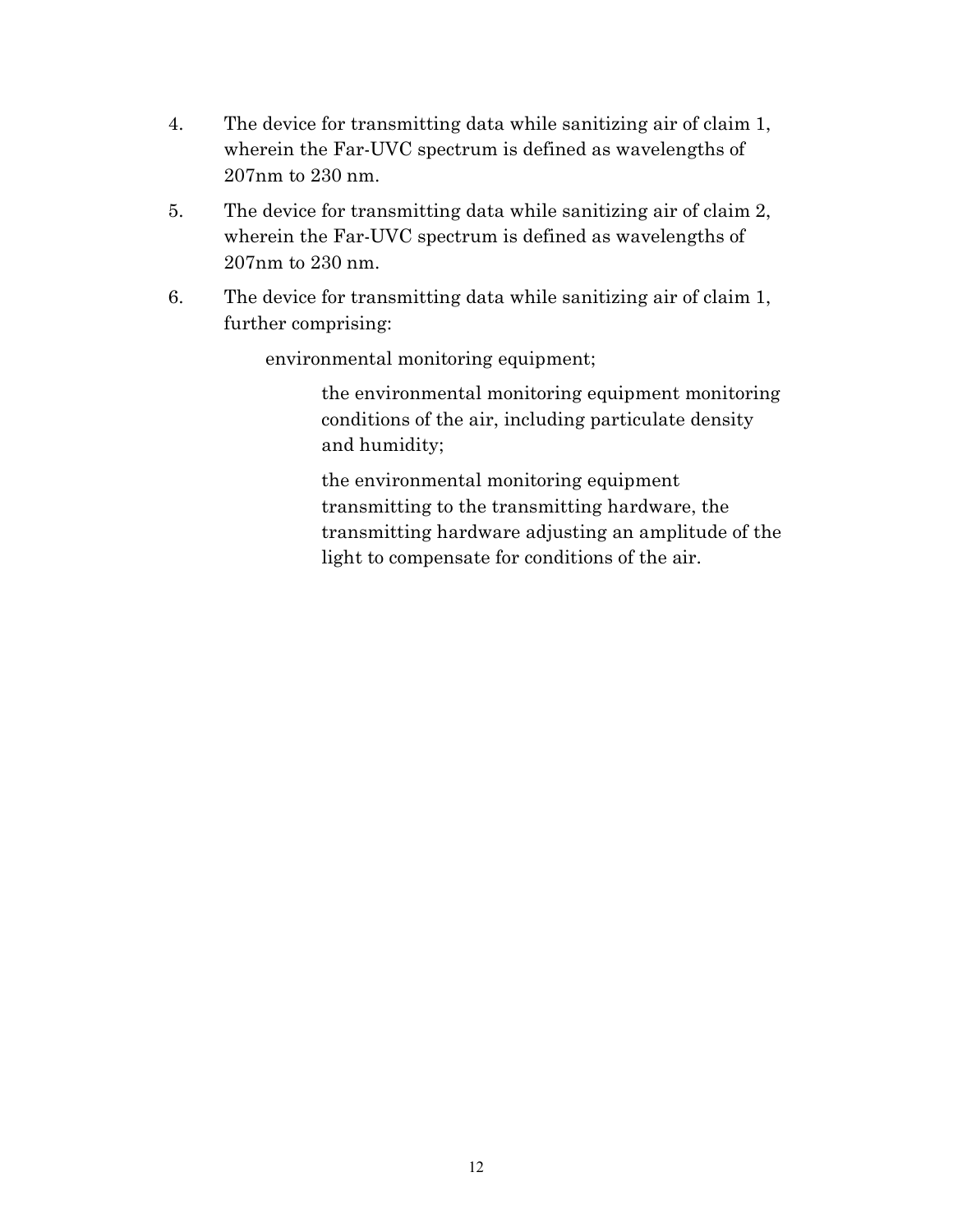7. A device that uses light to simultaneously transmit data wirelessly across a space while sanitizing the space, the space filled with air, the device comprising:

transmitting hardware;

the transmitting hardware having two or more inputs, the two or more inputs including information for transmission and environmental data;

environmental data including data about conditions within the space;

the transmitting hardware encoding the information for transmission into Far-UVC light for transmission;

the transmitting hardware adjusting an amplitude of the Far-UVC light based on the environmental data;

the light having a wavelength in a Far-UVC spectrum;

whereby the device transmits data across the space, while adjusting intensity of the light to adapt to conditions within the space, the light unable to pass through human skin.

8. The device that uses light to simultaneously transmit data wirelessly across a space and sanitize the space of claim 7, further comprising:

receiving hardware;

the receiving hardware including a light detector, the light detector receiving the light and creating an output signal;

the light detector passing the output signal to a demodulator, the demodulator converting the output signal into data;

whereby the receiving hardware converts light into electrical signals, thus allowing a computing device to interpret the data encoded in the light.

9. The device that uses light to simultaneously transmit data wirelessly across a space and sanitize the space of claim 7, further comprising: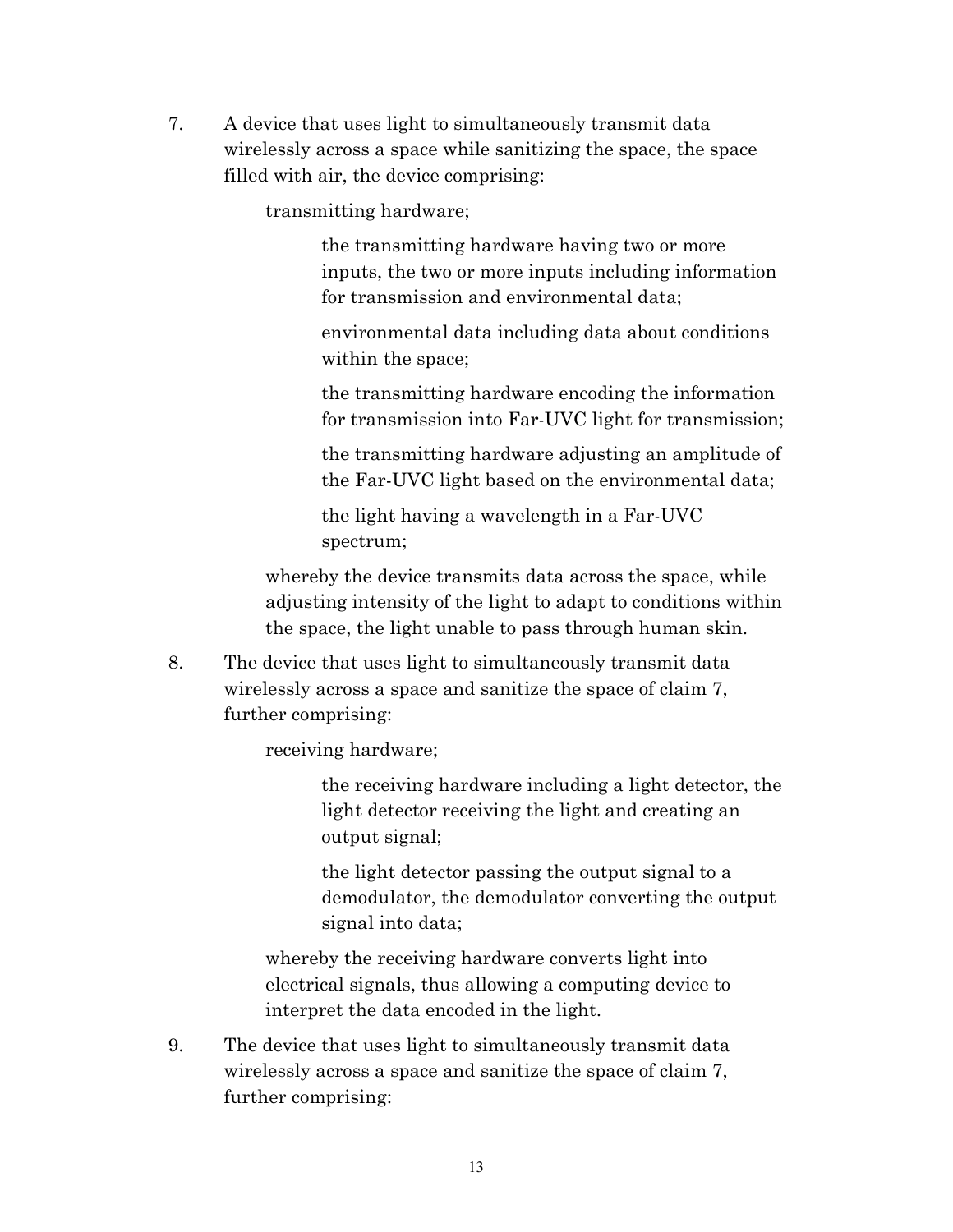receiving hardware;

the receiving hardware including a light detector, the light detector receiving light and creating an output signal;

the light detector passing the output signal to a demodulator, the demodulator converting the output signal into data;

whereby the receiving hardware converts light into electrical signals, thus allowing a computing device to interpret the data encoded in the light.

- 10. The device that uses light to simultaneously transmit data wirelessly across a space and sanitize the space of claim 7, wherein the Far-UVC spectrum is defined as wavelengths of 200nm to 230 nm.
- 11. The device that uses light to simultaneously transmit data wirelessly across a space and sanitize the space of claim 7, wherein the Far-UVC spectrum is defined as wavelengths of 207nm to 230 nm.
- 12. The device that uses light to simultaneously transmit data wirelessly across a space and sanitize the space of claim 10, wherein the Far-UVC spectrum is defined as wavelengths of 207nm to 230 nm.
- 13. The device that uses light to simultaneously transmit data wirelessly across a space and sanitize the space of claim 7, further comprising:

environmental monitoring equipment;

the environmental monitoring equipment monitoring conditions of the air, including particulate density and humidity;

the environmental monitoring equipment transmitting to the transmitting hardware, the transmitting hardware adjusting an amplitude of the light to compensate for conditions of the air.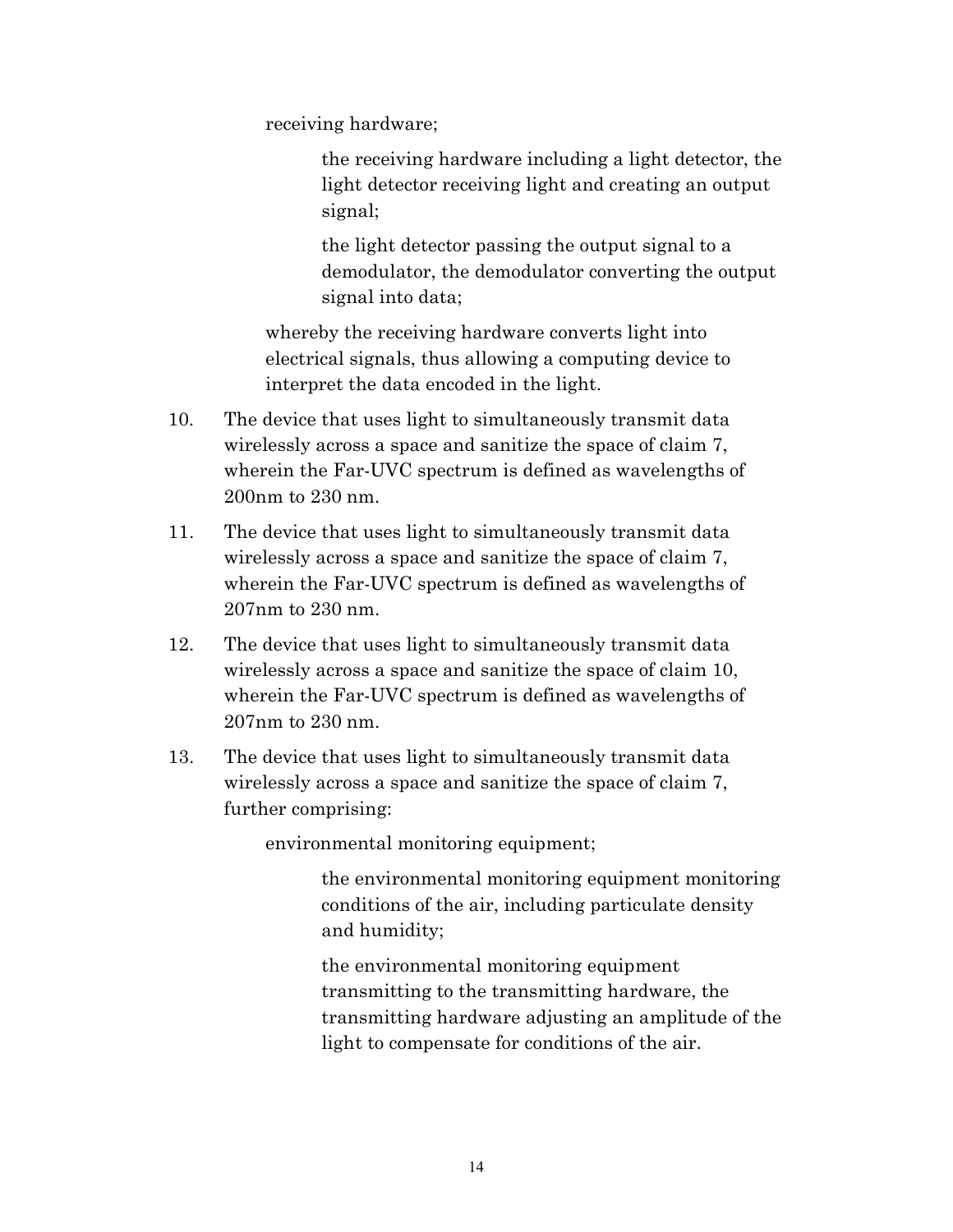- 14. A system for wireless communication while sterilizing air, the system using transmitting hardware to encode data within emitted Far-UVC light, the emitted Far-UVC light having a wavelength of within a band of a Far-UV spectrum of 207 nm to 230 nm, with a peak power at a wavelength of between 207 nm and 225 nm, the emitted Far-UVC light at power levels unable to penetrate human skin and thus safe for continuous cycles of intermittent human exposure.
- 15. The system for wireless communication while sterilizing air of claim 14, the system further comprising:

environmental monitoring equipment;

the environmental monitoring equipment monitoring conditions of the air, including particulate density and humidity;

the environmental monitoring equipment communicating with the transmitting hardware, the transmitting hardware adjusts the emitted Far-UVC light to compensate for conditions of the air.

16. The system for wireless communication while sterilizing air of claim 15, the system further comprising:

receiving hardware;

the receiving hardware including a light detector, the light detector receiving the emitted Far-UVC light and creating an output signal;

the light detector passing the output signal to a demodulator, the demodulator converting the output signal into data;

whereby the receiving hardware converts Far-UVC light into electrical signals, thus allowing a computing device to interpret the data encoded in the emitted Far-UVC light.